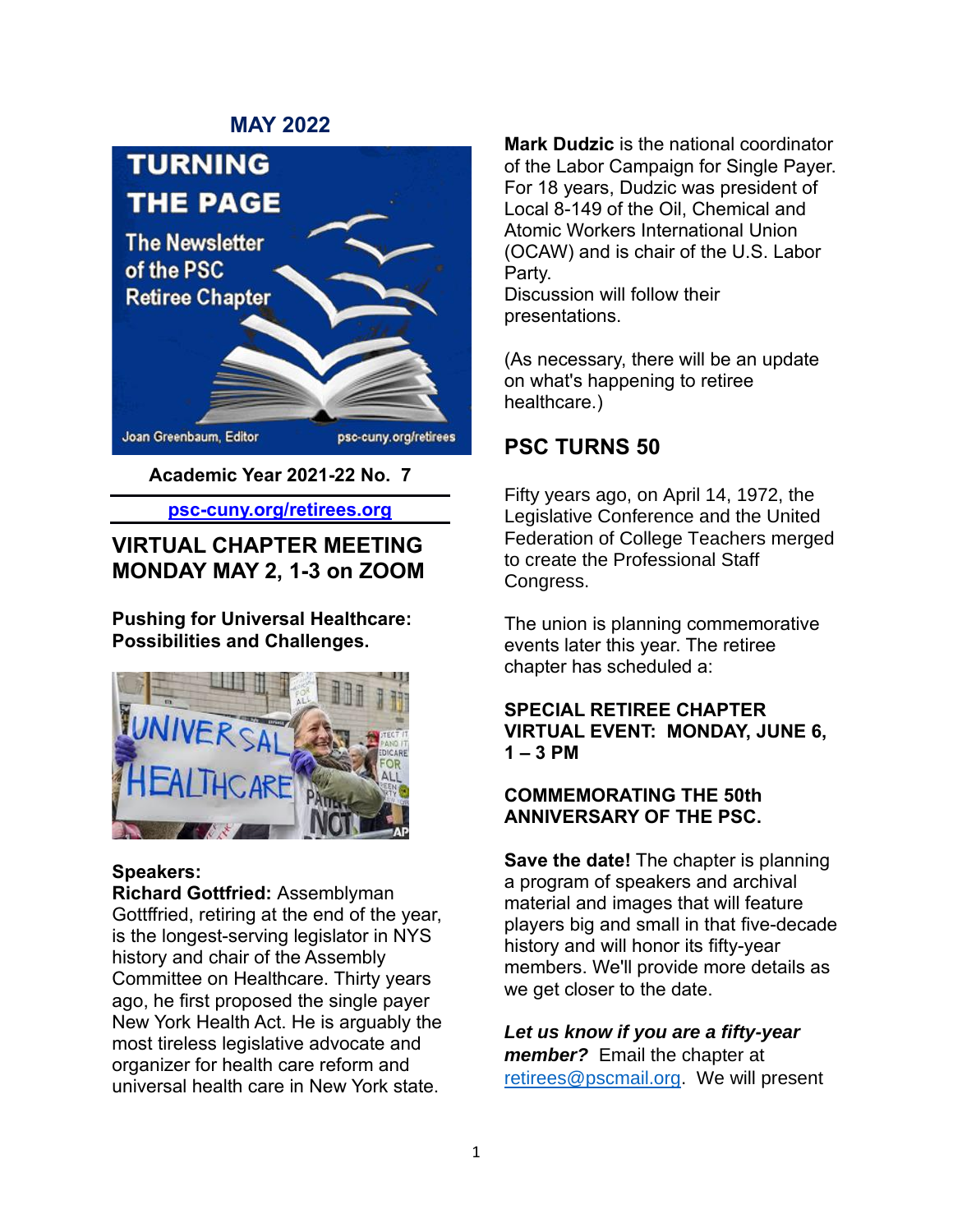an honor roll of fifty-year members at our June 6 celebration.

And if you are a fifty-year member, consider writing a paragraph for our newsletter on what you consider a memorable moment in that history – in your chapter or union-wide. We want to collect memorable moments for our newsletter which reflect the unique voices and stories of our retiree members.

You can send your submission to [retirees@pscmail.org](mailto:retirees@pscmail.org) with the subject head "Fifty Years."



*NOTE: The April TTP listed the date of our chapter's anniversary event as 6/13/22. Subsequently, the date was moved up a week to JUNE 6 to accommodate some of our invited speakers.*

## **RETIREE HEALTHCARE ON HOLD.**

There is still no word from NYC on the status of proposed changes in retiree healthcare. With Judge Lyle E. Frank's [ruling](https://iapps.courts.state.ny.us/nyscef/ViewDocument?docIndex=B8VlDf2UgcqZXbCIV4UsKw==) on March 3 and the City's [announcement](https://www1.nyc.gov/site/olr/health/retiree/health-retiree-responsibilities-assistance.page) on March 4 that it would NOT implement its Medicare Advantage Plus plan on April 1, the picture had changed dramatically. Here is what we know:

- NYC did NOT implement changes on April 1.
- All municipal retirees will remain on their current plans until further notice. That could mean weeks, months or even longer.
- The Medicare Advantage Plan is on hold, meaning that a new date of implementation has not been established.
- As long as Judge's Frank's order holds, NYC cannot charge a premium for NYC Senior Care and most other City plans.
- NYC has appealed judge Frank's decision and the plaintiffs have counter appealed. The appellate court rejected NYC's call for an expedited appeal, meaning it will not consider the case until September or later in the year. It will probably take many months to resolve the court case.
- We do not know if and when the MA+ plan will go into effect. But it is still on the table – and we assume so are opt-outs. For updates and more detailed information, click [HERE](https://www.psc-cuny.org/whats-happening-retiree-healthcare)

# **THE MONTH THAT WAS**

*What follows is a summary of our April 4 th chapter meeting. A video of the meeting is available [here.](https://www.youtube.com/watch?v=Uhcf_xJv2t4)*

### **IS AMERICAN DEMOCRACY AS WE KNOW IT IN PERIL?**

Eileen Moran, Queens College

Three speakers addressed this question at our April chapter meeting: former PSC vice president, political scientist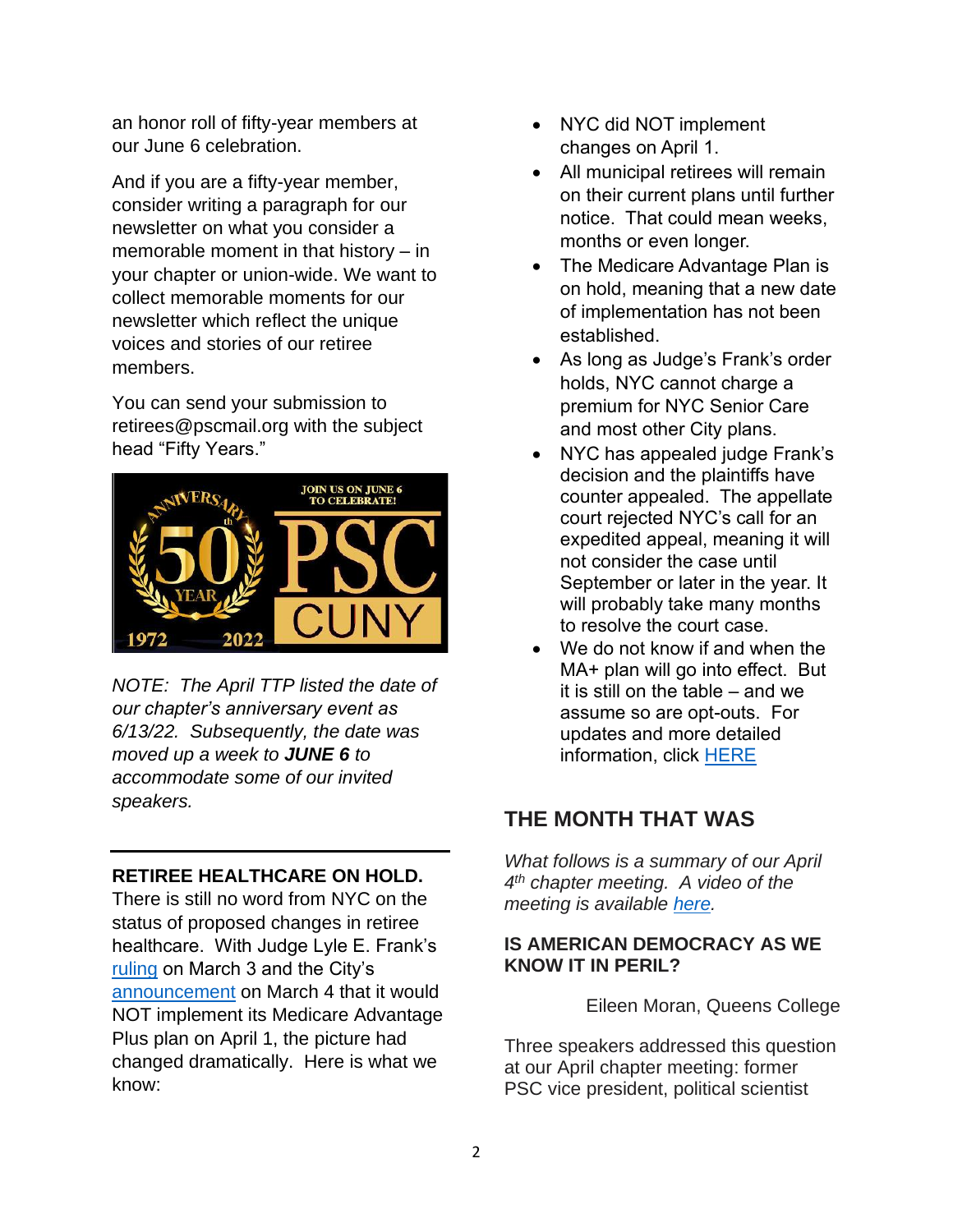and current CUNY faculty member **Steve London; Rose Mendelsohn** of *Seed the Vote,* and PSC Legislative Coordinator **Tiffany Brown**.

**Steve London** observed that the meeting's title presumed the U.S. is a democracy and suggested that democracy is not so easily defined. Biden outlines democracy as the fight against autocrats, good vs. evil. Both Trump and Putin use democracy in their ideological wars—implying other understandings. Rather, Steve says that democracy is not a thing but a process, and context matters. He then outlined a few of democracy's key elements and the ways they are being strained:

One is **majority rule**, currently being challenged by Republican efforts to rig elections and suppress voters unlikely to support them. Our federal structure is anti-democratic as the electoral college system and Senate constrain the power of the majority. Today the Senate is split 50-50 between the two parties, structurally benefitting smaller and more rural states. Electoral tampering is now added to a structure that already disadvantages majority rule.

**Political equality** is another key element of democracies, one person one vote, which is clearly undermined by the voter suppression laws already passed in some states.

**Free speech**, another hallmark of democracies, is undercut by the very loud megaphone of corporate media, even though individuals have access to some collective forms of speech on social media.

The **right to free association** fostering autonomous organizations in civil

society, like unions, is critical for all of us. The concentration of wealth, itself a threat, inhibits multiple voices in civil society, including that of organized labor. Anti-union legislation further tips the balance of power away from the working class to the wealthy. Aided by an unaccountable judiciary, the Supreme Court decision in Citizens United increased the capacity of dark money to further advance corporate interests without detection.



Freedom within democracies includes negative as well as positive aspects. Commonly "freedom from" supports individual privacy but taken to extremes, brings us such things as the movement opposing vaccinations and the rise of militias defying all government restrictions, including measures to ensure public health. Freedom for all in a positive frame is associated with more equality and the protections of the welfare state, including tolerance of religious, racial, gender, and ethnic differences. Right-wing populists who embrace white nationalism threaten that freedom for others, undermining democracy and supporting antidemocratic structures. Political polarization further fragments the population.

**Rose Mendelsohn**, as organizing director of *Seed the Vote,* is dedicated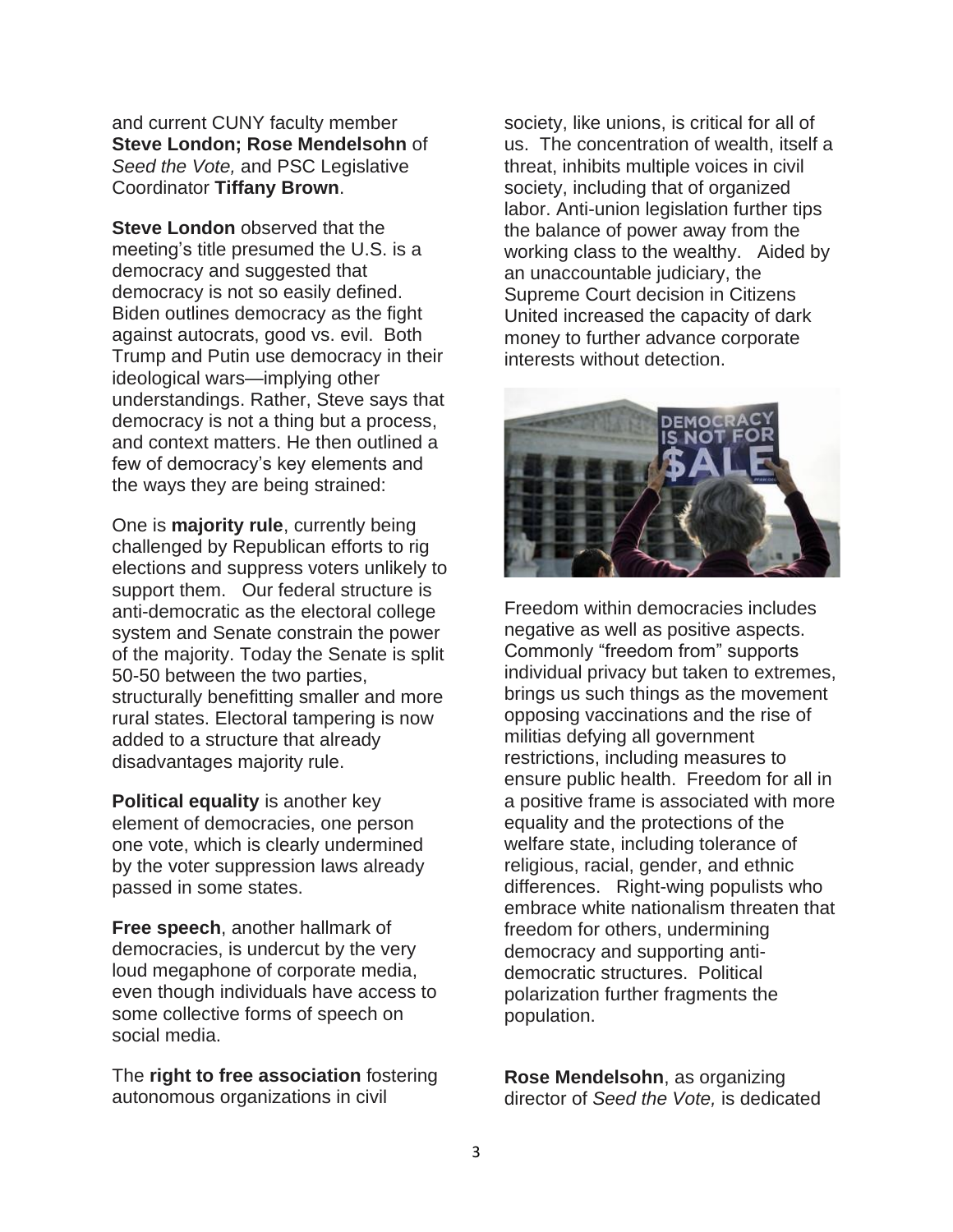to grassroots voter mobilization in swing states. Seed the Vote (STV) began in 2019 with organizers and activists coming together to defeat Trump by working in solidarity with grassroots activists in swing states. Seed the Vote supports local leadership on the ground and asks how can we show up to support your work? The pandemic shifted the work to phone banking, but the work moved back to the more effective door knocking closer to the last election, focusing on Arizona, Pennsylvania and Georgia. By the Georgia Senatorial run-off, there were 90,000 people volunteering. To bolster the narrowly focused electoral work, Seed the Vote collaborates with grassroots groups committed to longterm organizing in their communities.



The current push is fundraising for 2022 and STV now hopes to have teams in six states. The goal is to ensure that anyone willing to go door knocking would be financially supported as needed. During her presentation Rose provided several links in the chat for how PSC retirees could join this work in 2022 (see link below). Before she finished, a retiree shared how exciting she had found working with Seed the Vote and how well organized they were.

While Rose joined us from California, **Tiffany Brown** was introduced from Albany, pressing for the New Deal for CUNY at the close of NYS budget negotiations. Tiffany outlined the PSC's out-of-state work for President Biden in collaboration with our national affiliate, the American Federation of Teachers, (AFT). PSC members called union members in swing states including Florida and Pennsylvania. PSC was one of the top participants in these AFT efforts. Members also worked by calling and texting in congressional and NYS legislative races.

The PSC makes its own endorsements in NYC Council races, and in 2021 most of the seats were open due to term limits. Members interviewed and later recommended candidates for endorsement. The PSC Legislation Committee worked with many members in Council districts where the PSC had endorsed candidates, engaging members who had community concerns but had not previously worked with the Legislation Committee. The PSC's impact has grown significantly, and the new chair of the New York City Council Higher Education Committee is calling on state colleagues to add \$500 million toward funding the New Deal for CUNY. Tiffany encouraged retirees to join these legislative efforts to ensure those elected have strong commitments to CUNY and deliver once elected.

#### **What PSC Members Can Do**:

-Contact Tiffany Brown [\(tbrown@pscmail.org\)](mailto:tbrown@pscmail.org) to join the PSC Legislation Committee and check the PSC-CUNY.ORG website for meeting announcements in the calendar.

-For those New Yorkers who want to be engaged in the 2022 elections and support Seed The Vote's inter-state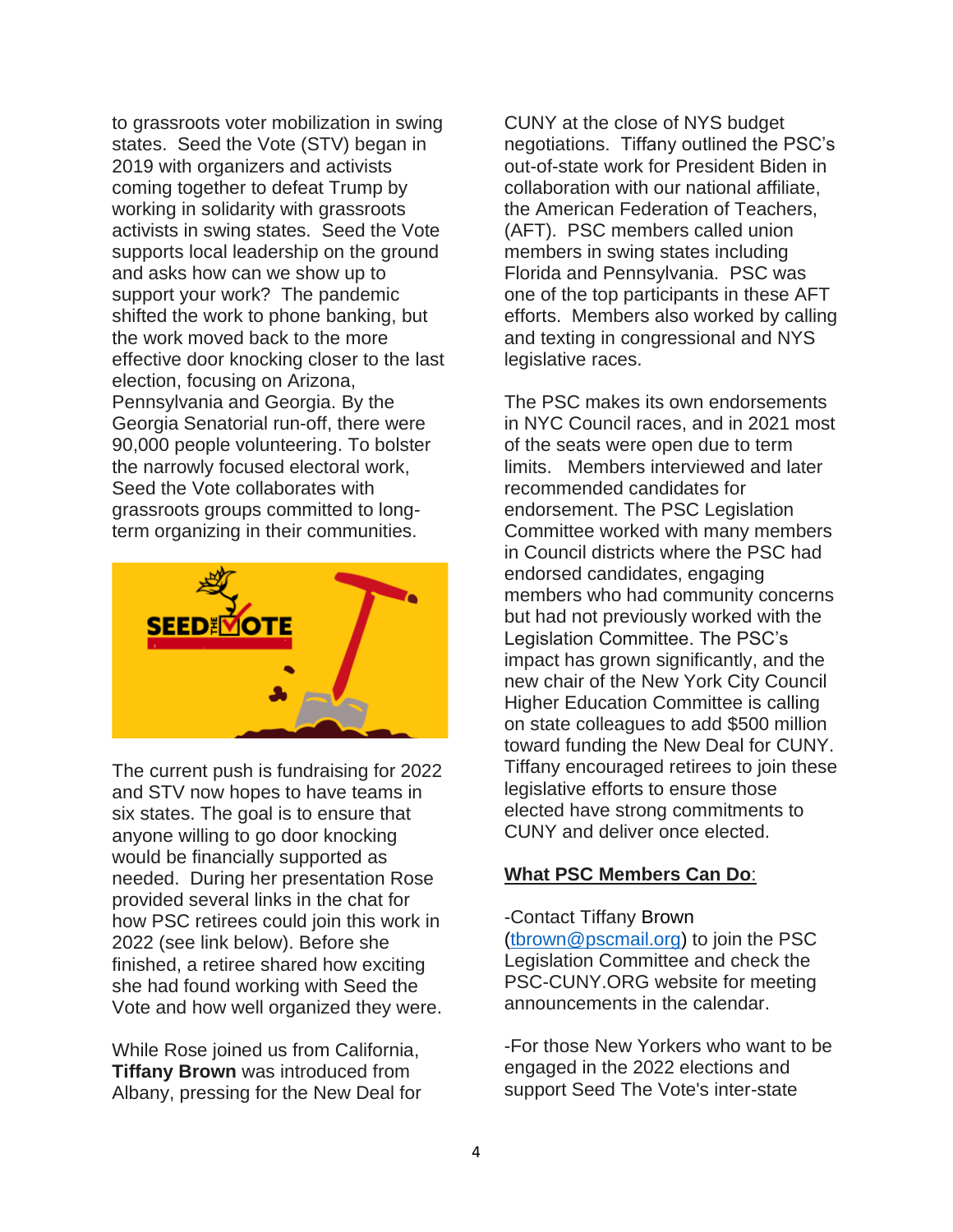solidarity, you can send an email to [info@water4grassroots.org,](mailto:info@water4grassroots.org) courtesy of Peter Hogness, former editor of the *Clarion*, who works with STV. Or contact STV directly at

[https://www.seedthevote.org/primary](https://www.seedthevote.org/primary-election-phone-bank-opportunities/)[election-phone-bank-opportunities/](https://www.seedthevote.org/primary-election-phone-bank-opportunities/) or contact Rose at [rose@seedthevote.org.](mailto:rose@seedthevote.org)

## **THE PSC WHITE PAPER: A FLAWED MA+ PLAN**

*(On March 4, 2022 a PSC delegation met with NYC Comptroller Brad Lander to discuss flaws in the Medicare Advantage Plus plan (MA+) negotiated by the City's Office of Labor Relations (OLR) and the Municipal Labor Committee (MLC). The PSC asked the Comptroller* not *to approve this agreement. Below are verbatim excerpts from the White Paper the PSC provided to Lander's office.)* 

The draft contract between the Alliance and the City is deeply flawed. First, it provides for little accountability to retirees or the City of New York as to medical care, health outcomes, or cost. Second, the contract gives the Alliance wide latitude to make changes in benefits, precertification requirements, and premiums charged the City. This draft contract should not be approved.

#### **1. Is the MA+ Plan meeting the needs of NYC retirees? Accountability is Critical** –

The contract does not require the Alliance to report to beneficiaries, the MLC, or the City of NY information on retiree access to services, medical care utilization, health outcomes, plan income and expenses, claims denials, appeals, and dispositions. The Alliance is required to compile this information and report it to federal CMS (Centers for Medicare & Medicaid Services) … Contracts for both MA+ and Senior Care should require that regular information be provided to the plan sponsors (NYC/MLC) in

a common format about beneficiaries, access to services, medical care utilization, health outcomes, plan income and expenses so that NYC retirees and plan sponsors can compare performance.



**2. Will barriers to retiree health care emerge in the short or long term? Key aspects of the MA+ Plan can be changed without consultation or approval by the sponsor (NYC/MLC)** -- The Alliance asserts the right to "waive or modify any referral, authorization, or certification requirements, benefit limits, or other processes contained in the Evidence of Coverage [Plan] if such waiver is in the best interest of a Member or will facilitate effective and efficient administration of claims." (Section 13B, p. 7) Defining the "best interest of a Member" or what "facilitate[s] the effective and efficient administration of claims" should be the subject of consultation and approval between the insurer and the sponsor (NYC/MLC), not left to the Alliance alone.

• The Plan allows the Alliance to require pre-certification of almost every medical care service in the Evidence of Service [Plan], including physician visits, lab and xray services, podiatry, hospital care, and rehab therapy. Such pre-certifications can result in delays in diagnostic services, care and follow-up, as well as require multiple provider visits, which can be burdensome for elderly patients. Yet the Alliance has verbally assured NYC retirees in multiple presentations that MA+ pre-certifications will not be more extensive than they currently are under Senior Care. Having given the Alliance wide latitude, the contract would permit the Alliance to tighten precertification requirements at any time without consultation, approval, or even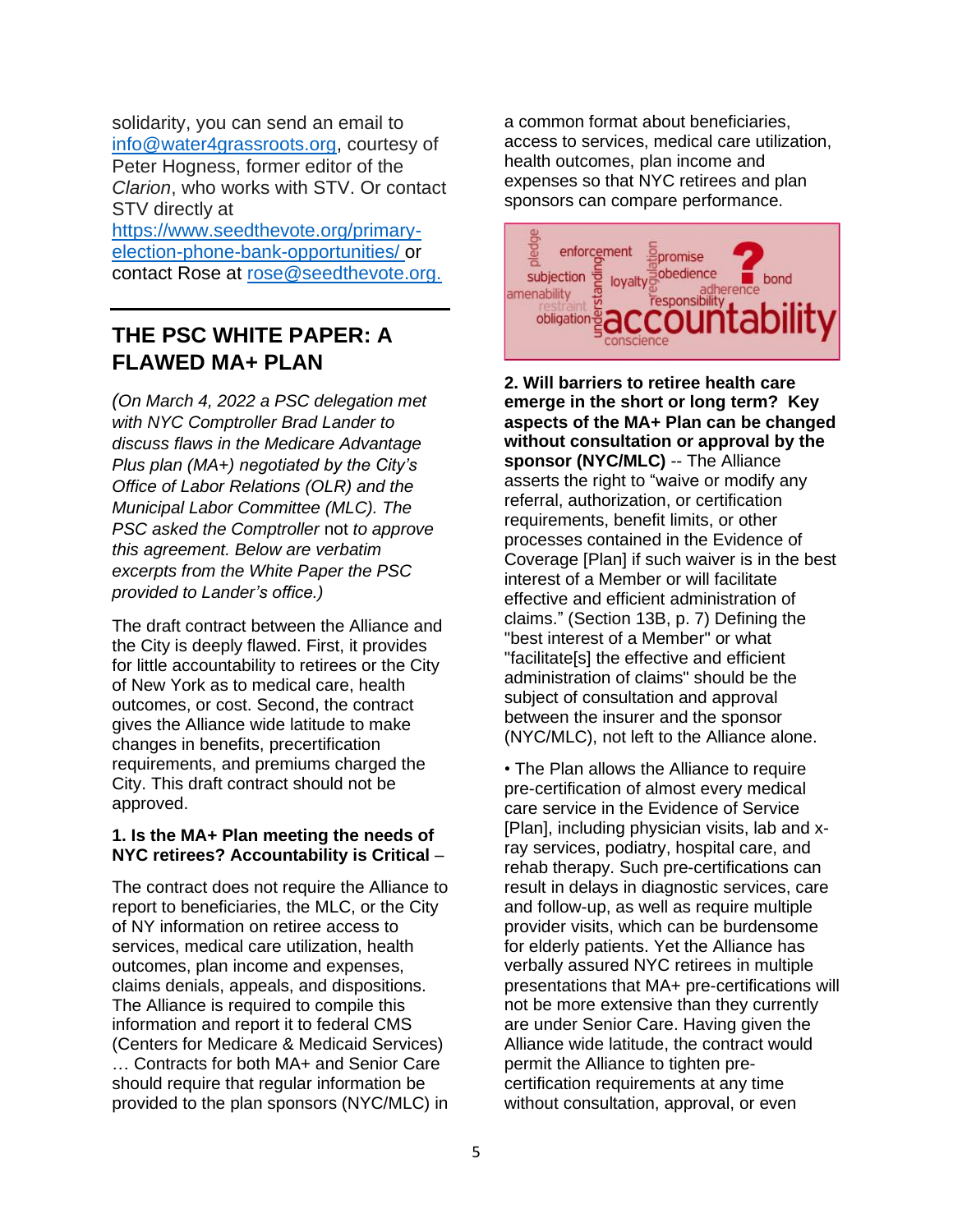notification to the City/MLC. Studies have shown repeatedly that pre-certifications are used widely by Medicare Advantage plans to control costs as well as manage care.

• The Alliance can unilaterally change the financial agreement if the costs are greater than anticipated or if the Federal government changes the amount it pays the Alliance…The right of the plan sponsor (NYC/MLC) to review and approve/ disapprove any changes to premiums, benefits and other coverage processes due to changes in federal funding should be explicit in the contract.

• Furthermore, the City premiums (or lack thereof) for 2023-2026 can be unilaterally changed:

--if there is more than 0.5% reduction in what Medicare pays the Alliance, or

--if CMS changes the way it calculates special payments to the Alliance for documenting additional medical care needs (risk scores) by more than 2%. (Multi-Year Stipulations)

Therefore, there will likely be changes over the next 5 years that result in premium changes permitted by the contract.

**3. Will NYC retirees be stuck with an inadequate health plan? The potential for plan instability exists** -- The sponsoring parties should have explicit language in the contract providing maximal opportunities for review, evaluation and approval/disapproval of the terms and operation of the plan during its first 5 years. The NYC Medicare Advantage Plus Plan is a newly created Medicare Advantage plan, administered by insurers (Empire BlueCross/BlueShield and Emblem Health) with minimal experience administering this kind of plan. Their past experience administering health care benefits for the municipal NYC work force has been touted as a reason to expect minimal dislocation and disruption, but implementation has been plagued by incompetence, delays, incomplete information and rushed deadlines, resulting

in anxiety, frustration and anger for NYC retirees.

• As a measure of participant satisfaction, which is required by Medicare, the MA+ plan has presented the 4-star rating earned by Anthem of Wisconsin, not by the local insurance companies. Historically, both Emblem and Empire have ranked in the lowest third of companies in patient satisfaction at handling complaints.

*(For the full text of the PSC White Paper, click [here,](https://www.psc-cuny.org/sites/default/files/PSC%20comments--draft%20MA%2B%20contract%20final.pdf))*



NYC Comptroller Brad Lander

**NOTE:** On March 30, Comptroller Lander issued a statement which said in part:

"Due to the legal and budgetary uncertainties that remain while litigation over the City's contract with Anthem Insurance Companies continues, the Comptroller's office does not have sufficient information to register the proposed Medicare Advantage Plan contract at this time." $\Box$ 

## **DON'T BE FOSSIL FUELED: DIVEST TIAA FROM CLIMATE DESTRUCTION**

### **Nancy Romer, Brooklyn College**

The vast majority of CUNY retirees have TIAA as the investor of our retirement funds. Most retirees, myself included, are using our TIAA investments as our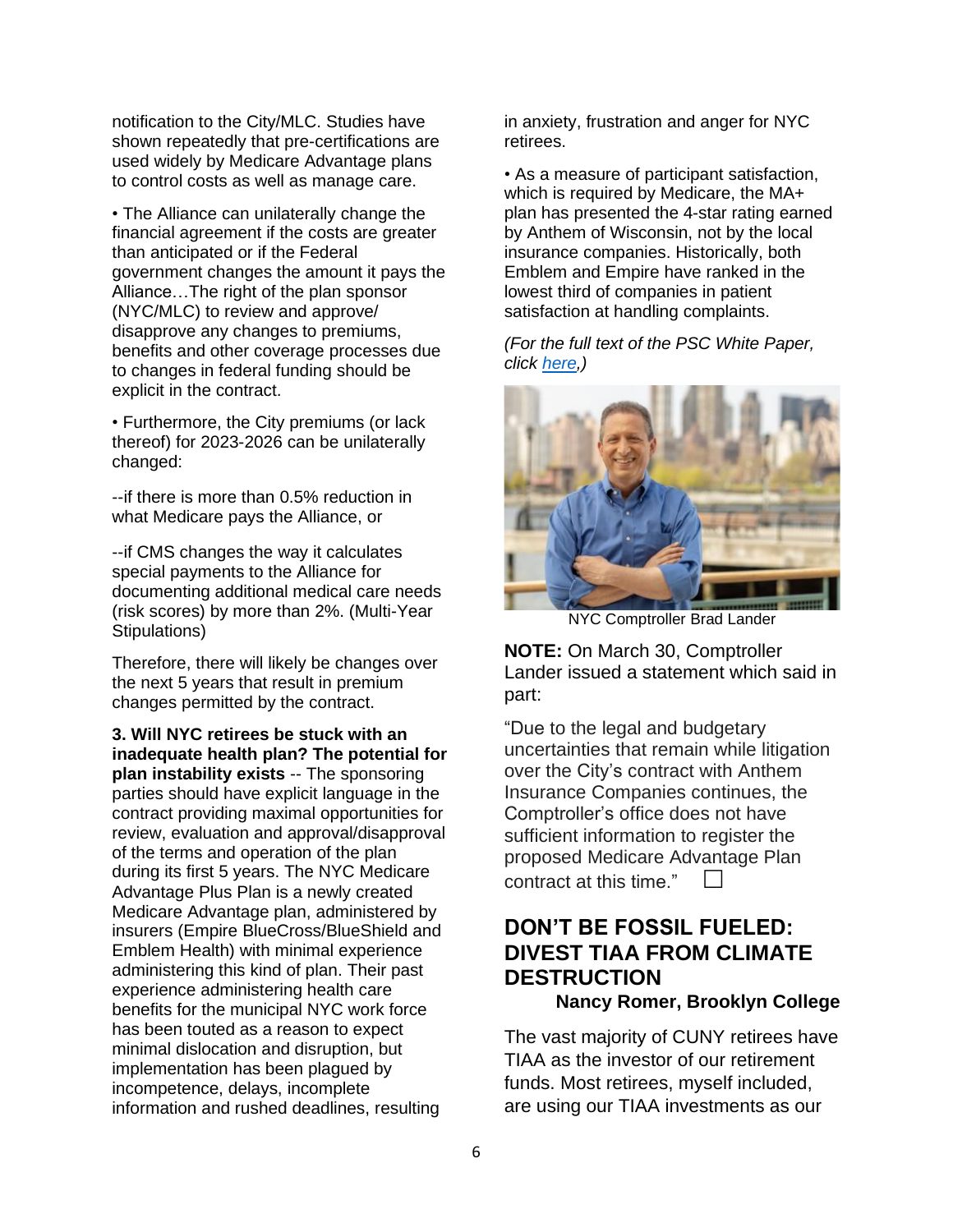primary incomes. Money for those retirement funds came from our own paychecks and contractual contributions from our employer. But many of us pay little attention to what our hard-earned money is doing or where it's invested. We are generally happy to see our funds grow, especially during the pandemic. But what is TIAA and where is our money invested?

**TIAA is one of the world's largest investment corporations,** managing \$1.3 trillion in assets. With such enormous economic power, it can shift markets and influence investments globally. TIAA has billions of dollars invested in oil, coal, and fracked gas, making it one of the greatest supporters of industries causing climate change and spelling disaster for future generations.



They are expanding their investments in power plants fueled by fracking in New York and Ohio. These plants emit massive amounts of methane as well as carbon, and scientists tell us that methane, while shorter lived than carbon, is 80 times more climatedestructive. These investments undermine efforts towards energy efficiency, conservation, and renewable energy. The 2022 report from the

### [Intergovernmental Panel on Climate](https://www.ipcc.ch/)

[Change](https://www.ipcc.ch/) has stated that unless we substantially get off fossil fuels as our primary energy source by 2030, we will create feedback loops of warming that we will not be able to reverse. We do not want our retirement funds used to destroy our planet and the future for generations to come.

**Fossil fuel investments are risky investments financially**. According to the [Institute for Energy Economics,](https://ieefa.org/) fossil fuel energy investments are unsafe because they create "stranded assets" and have enormous volatility. [Blackrock,](https://ieefa.org/ieefa-report-blackrocks-fossil-fuel-investments-wipe-us90-billion-in-massive-investor-value-destruction/) one of the largest global investment corporations, issued a report indicating that funds that have divested from fossil fuels have either gained value or have stayed steady, thus debunking the argument that our bottom lines will be harmed by fossil fuel divestment.

Moreover, the world's dependence on fossil fuel energy has strengthened the hands of autocrats in Russia, Saudi Arabia, and elsewhere. Divesting from fossil fuel investments is one small step toward decentralized, safe, renewable energy and a move away from petrodictators.

### **TIAA is also one of the largest owners of farmland and timberland** on the planet. It manages substantial investments in large-scale, highemission agriculture and timber plantations, which have been especially damaging to Black farmers, communities of color and Indigenous Peoples. The category of "agricultural land" sounds great on an investment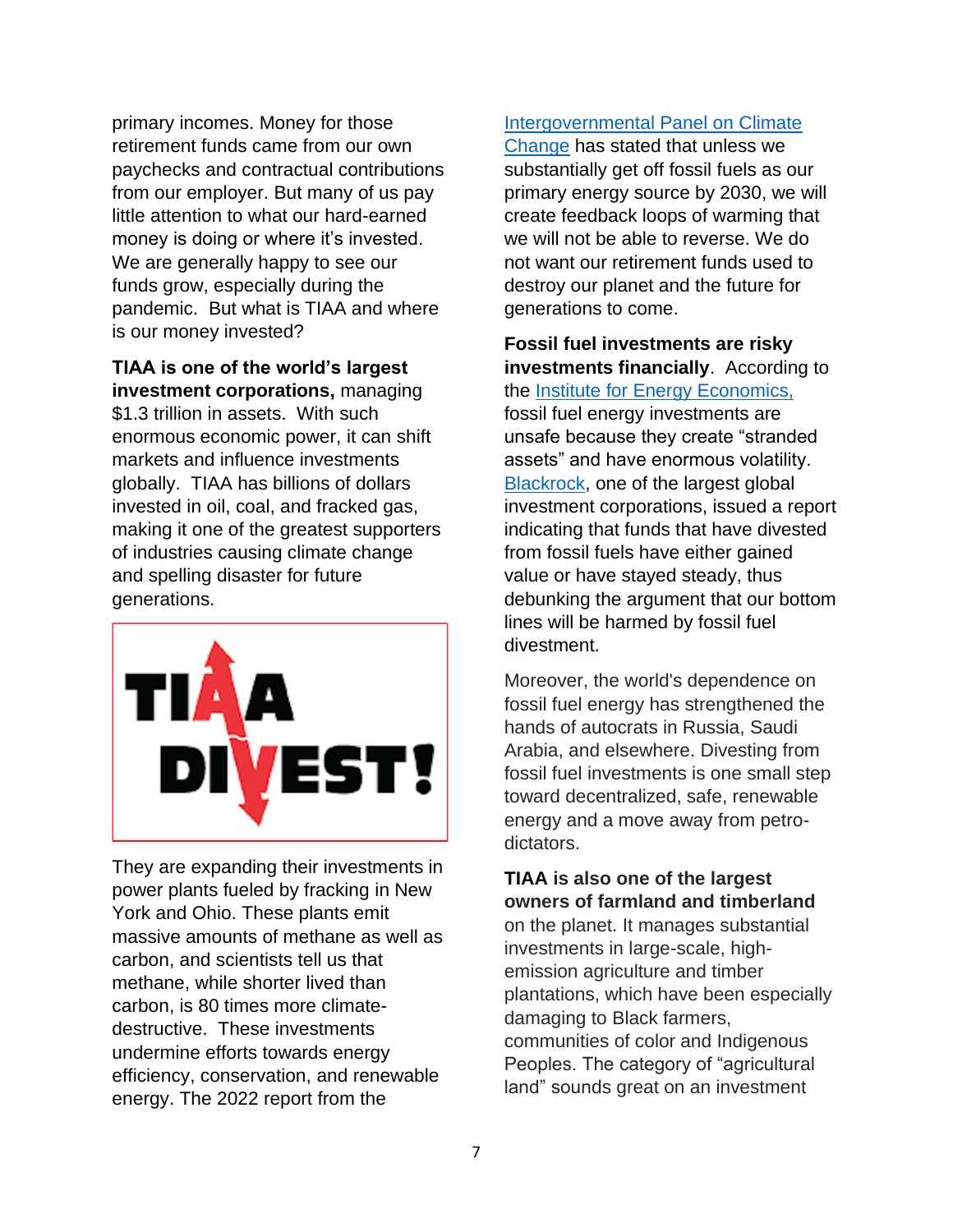brochure, but it is actually harming and destabilizing rural communities across the globe.

When I first retired six years ago, I sat down with my TIAA advisor and demanded that he withdraw all my funds from fossil fuel investments. It took a long time to accomplish this because so many multi-stock investment vehicles include fossil fuels. I'm still not sure ALL the funds I've invested in are truly fossilfree, but what changes we made were only possible because I had saved enough to pick specific stocks and because I was dogged in my insistence that this be done. We cannot expect everyone to do that, so we need a group response to shift our retirement funds from planet-destructive investments.

TIAA Divest has developed a guide to fossil-free investments that is useful in ridding your own investments of fossil fuels and grabbed land. [https://tiaa](https://tiaa-divest.org/wp-content/uploads/2021/01/PersonalDivestmentGuide.1.20.2021.pdf)[divest.org/wp](https://tiaa-divest.org/wp-content/uploads/2021/01/PersonalDivestmentGuide.1.20.2021.pdf)[content/uploads/2021/01/PersonalDivest](https://tiaa-divest.org/wp-content/uploads/2021/01/PersonalDivestmentGuide.1.20.2021.pdf)

[mentGuide.1.20.2021.pdf](https://tiaa-divest.org/wp-content/uploads/2021/01/PersonalDivestmentGuide.1.20.2021.pdf) This will help you on your journey to investments that are not centered in climate destruction.

**The Divest TIAA campaign** has been advancing for the last 8 years and it has gained some momentum. Its strategy has been to educate TIAA members like us and create pressure on TIAA to divest from fossil fuels and from "grabbed land" through union and faculty senate resolutions, petitions, opeds, and direct-action demonstrations.

The PSC has been in the forefront of all of this, with leadership from the [PSC](https://www.psc-cuny.org/environmental-justice-committee)  [Environmental Justice Working Group.](https://www.psc-cuny.org/environmental-justice-committee) We've passed resolutions in the PSC

Delegate Assembly since 2014 demanding that TIAA divest from fossil fuels and grabbed land and have advanced that effort in NYSUT and the AFT. While we have been successful in winning support for these resolutions, they have not translated into real change. "Revolution by resolution" does not create sufficient pressure. More direct action and more efforts to spread the word and get real political action is needed. That's where we come in, again, to participate in the effort.



Divest TIAA, including PSCers, demonstrated in front of the NYC headquarters of TIAA on April 1<sup>st</sup>. The theme was "Don't Be Fossil Fooled." Over 60 demonstrators picketed outside the building while a smaller delegation delivered a petition, with 21,739 signatures, addressed to the new TIAA CEO Thasunda Brown Duckett. The petition calls on the retirement giant to halt new investments in fossil fuels; fully divest from fossil fuels by 2025; and immediately stop TIAA's acquisition of farm and timberland around the world, deforestation, and environmental destruction. If you haven't signed the petition yet, please [sign here.](https://tiaa-divest.org/sign-the-petition/) <https://tiaa-divest.org/sign-the-petition/> and share this with your friends and colleagues.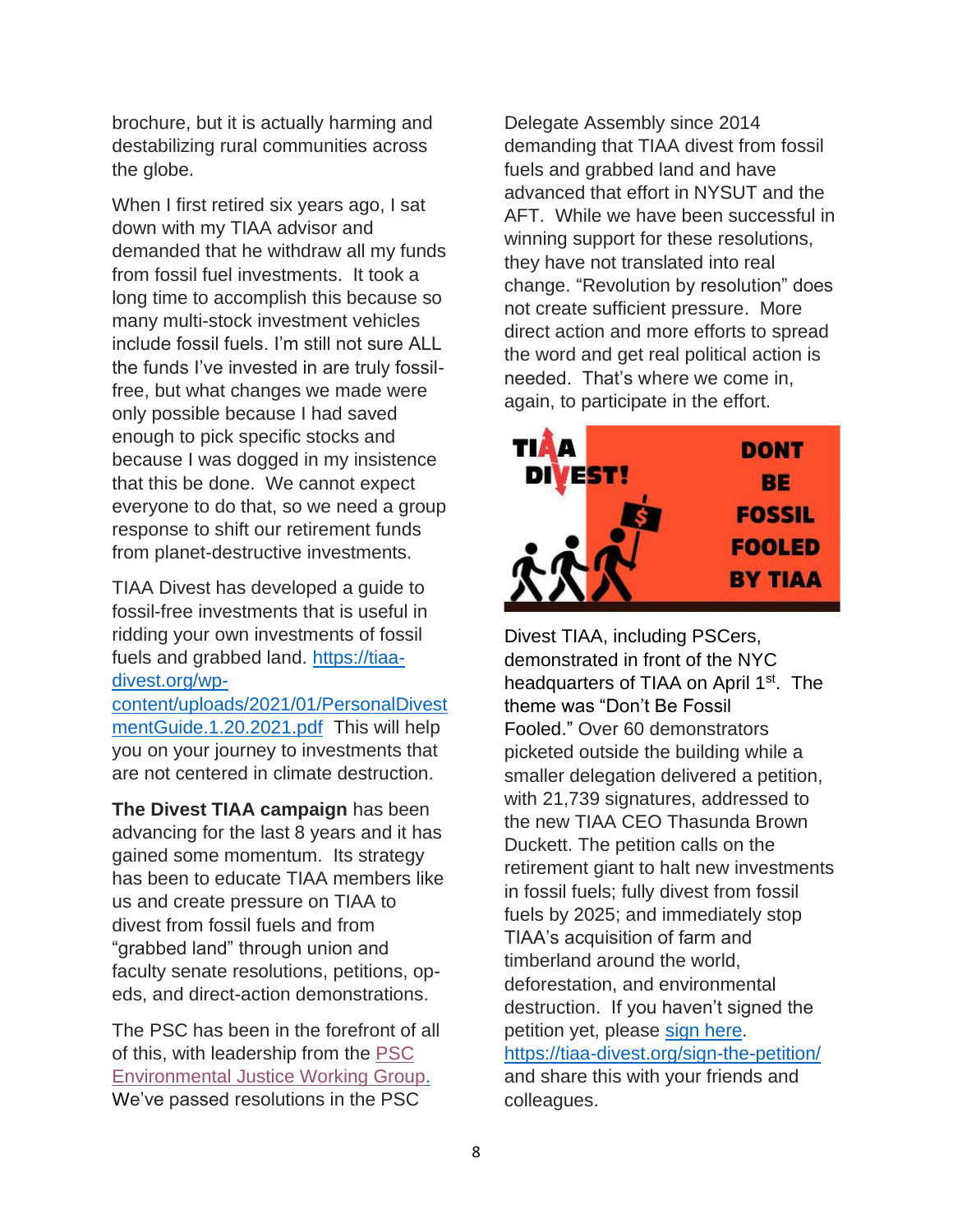#### The [PSC Environmental Justice](https://www.psc-cuny.org/environmental-justice-committee)

[Working Group](https://www.psc-cuny.org/environmental-justice-committee) (EJWG) has been active in Divest TIAA. Please let us know if you are interested in participating in this campaign by emailing

[nancyromer@gmail.com.](mailto:nancyromer@gmail.com)

## **BOOK CORNER**

*This month's Book Corner looks at two fascinating choices for children, grandchildren, nieces, and nephews, or just for our own reading pleasure.*

### **THE WORLD IS OUT THERE**

### **Marcia Newfield, BMCC**



The world is out there, and children know it, way before they are able to say the words. Some experts say that you shouldn't discuss world-troubling things with kids until they are eight years old. Take climate change. The advice is to start gradually. Don't hit them over the head about the climate crisis, begin by

inculcating a love and experience of nature. Grandparents, parents, aunties and uncles may be bewildered by all the choices available at libraries and bookstores. Here are two thoughtprovoking suggestions. Not only are they engaging in themselves, but they provide suggestions for ongoing conversations.

Tim Sheard has combined an aggressive, didactic climate message in "**Polar Pete's Ice is Melting!" (Polar Pedro Se Est'A Derritiendo!)** with a story line that humanizes the message. Polar Bear Pete realizes that his habitat, an ice floe, is melting and he queries his fellow animals as to how they are faring. Turns out that they are also similarly threatened: Dolly Dolphin's tummy is hurting because of all the plastic she swallows, Shelley Sea Turtle can't find a safe beach to lay her eggs, the Snow Geese are losing their breath because of the dirty air. Allie Snow Owl, the wisest one, informs them that it is the humans who are responsible for all these problems because of their misuse of fire, which morphed into internal combustion engines and plastics. The animals confide their troubles to Ahna, an Inuit girl they meet on the ice, who in turn posts the message on KidNet. Children around the globe respond that they want to do something to change the grownups' destructive behavior.

They come up with a plan: they will no longer let grownups hug them, read bedtime stories, drive them to school with bad fuel. Gradually, the grownups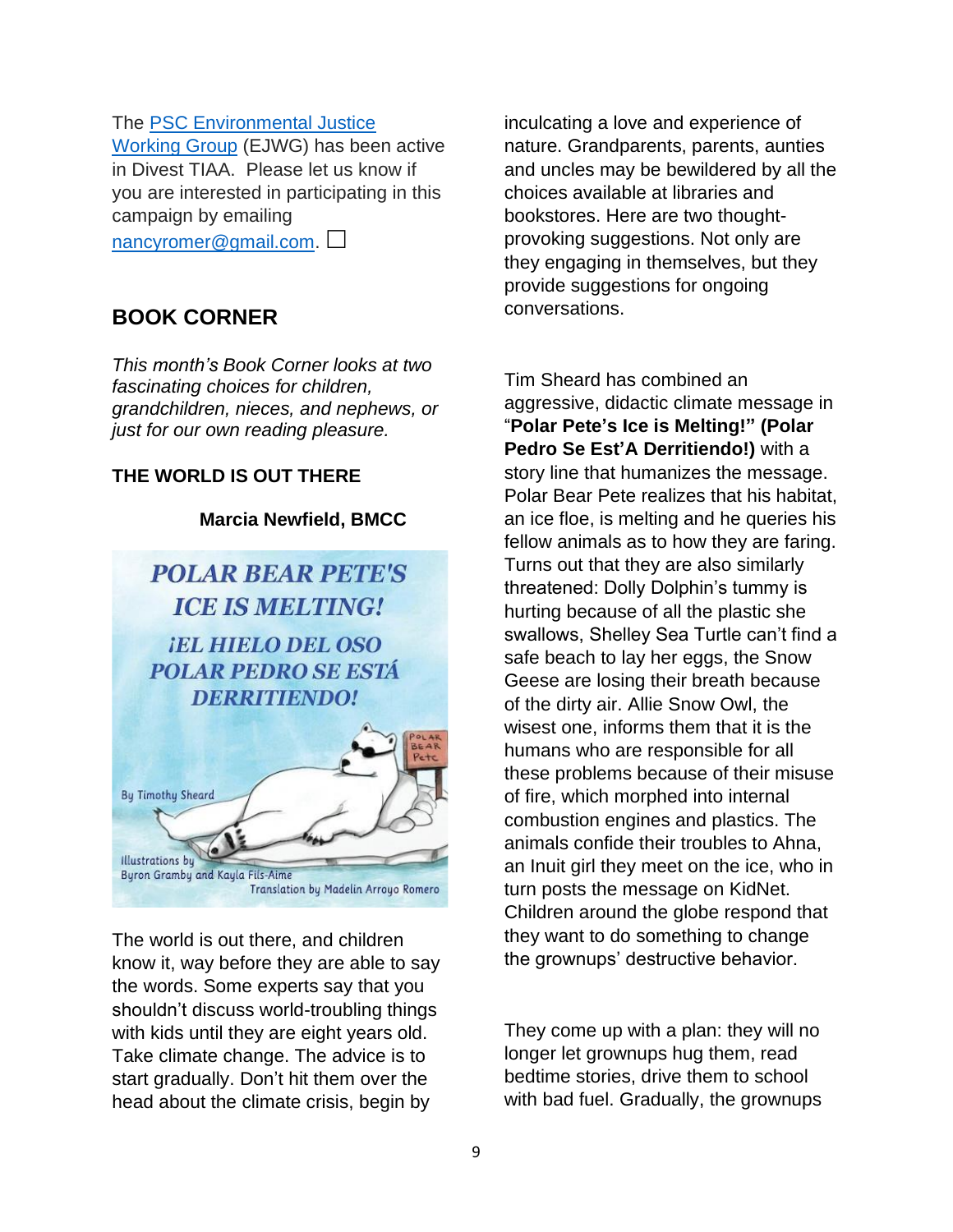begin to change their ways: solar energy, electric cars, natural fibers. The vision of a possible happy ending is accompanied by thoughtful study questions and resources at the end. The illustrations by Byron Gramby and Kayla Fils-Am convey sympathy and reality. Sheard, who is also the publisher (Hardball Press), has achieved yet another breakthrough in his bilingual series for activist kids.

#### **"The 1619 Project: Born on the**

**Water"** by Nikole Hannah-Jones and Renee Watson (Kolika/Penguin Random House) is a blockbuster. Although just a snapshot of the capture and torture of Africans from the Kingdom of Ndongo in West Central Africa who were brought to Virginia in 1619, it does not miniaturize the grim reality. What redeems the despair is the context that it provides for the schoolgirl who has been given an assignment to "trace her roots." She can't go back prior to three generations, and that's where Grandma is introduced. She tells the story of the enslaved people's origins—we were born on the water, we come from the people who refused to die— with a focus on the joy, landscape, language, and culture of their native land. Artist Nikkolas Smith depicts the journey and the resilience of those who survive in dramatic and evocative paintings. Survival is not the end of the those who survive in dramatic and evocative paintings. Survival is not the end of the story: the book goes on to show how the people were able to build homes and culture and make the unfamiliar land their own. As they thrive and contribute,

they continue to fight for the promise of democracy. Reading this book with children will set the stage for an understanding of U.S. history.  $\Box$ 

## **RETIREES AND THE ARTS**

**WAR STORIES:** *A drama by PSC retiree Marthe Rachel Gold.*



"War Stories" a drama that has deep CUNY roots is opening on May 20th here in NYC at The Tank on 36th Street. I say "deep roots" because seven members of its creative team and actors are alums from CUNY institutions. The lead character is a 1940's student at Hunter College and her love interest is about to begin an adjunct position at City College in 1946. The play touches on political and social issues that remain today and are salient to the CUNY community**.**

War Stories, set in World War II New York City, is the story of Ruth, a young musician from an Eastern European immigrant family who has come to the city in pursuit of her music, her freedom, and her politics. Exploring the world through labor action, through music, and through her relationships with family and lovers, she is committed in her support